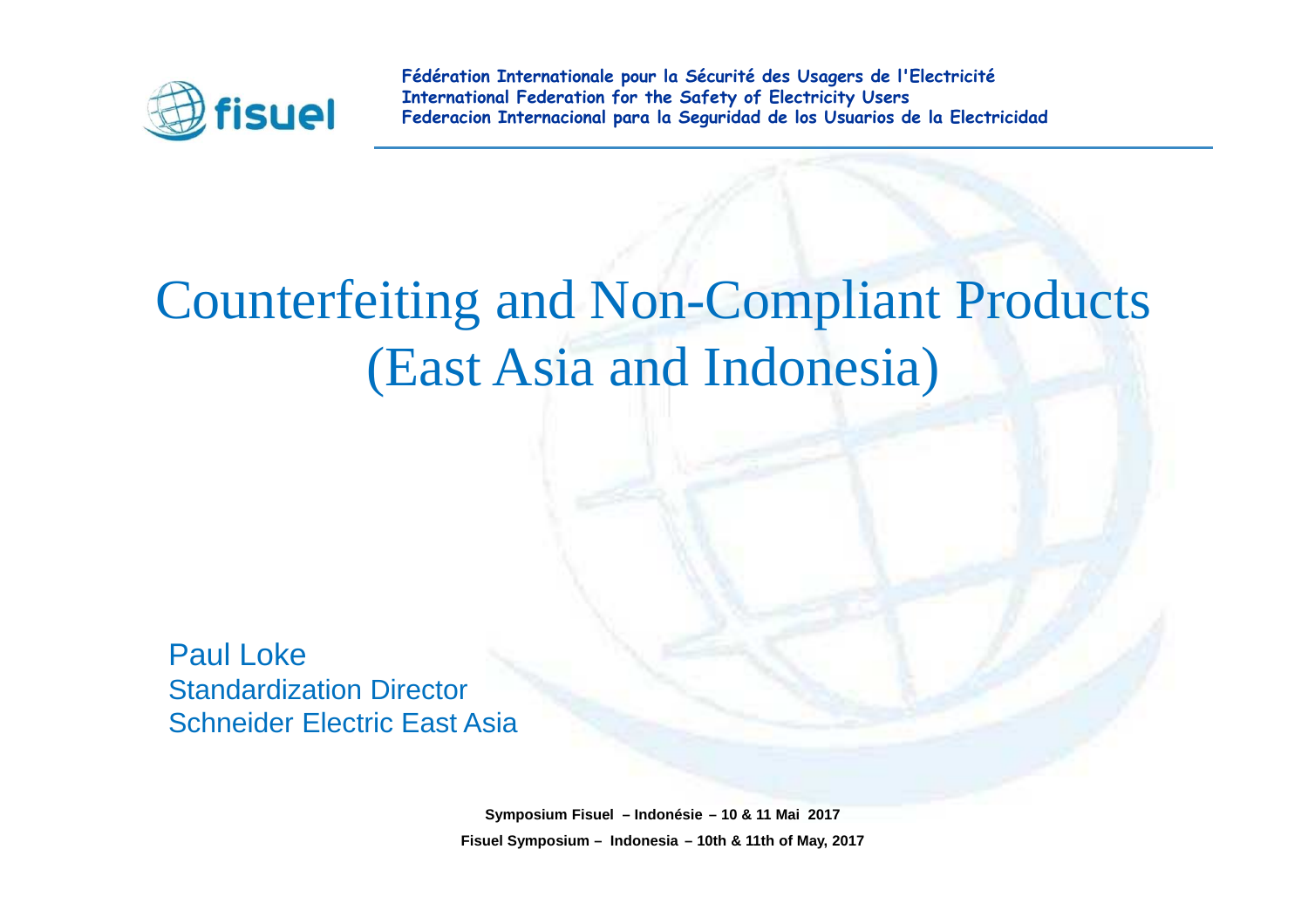

#### COUNTERFEITING & NON COMPLIANT IS A THREAT FOR CUSTOMERS, COMPANIES AND ECONOMY



#### **South East Markets are affected by 10-30% counterfeit / non-compliant products**

**Symposium Fisuel – Indonésie – 10 & 11 Mai 2017**

**Fisuel Symposium – Indonesia – 10th & 11th of May, 2017**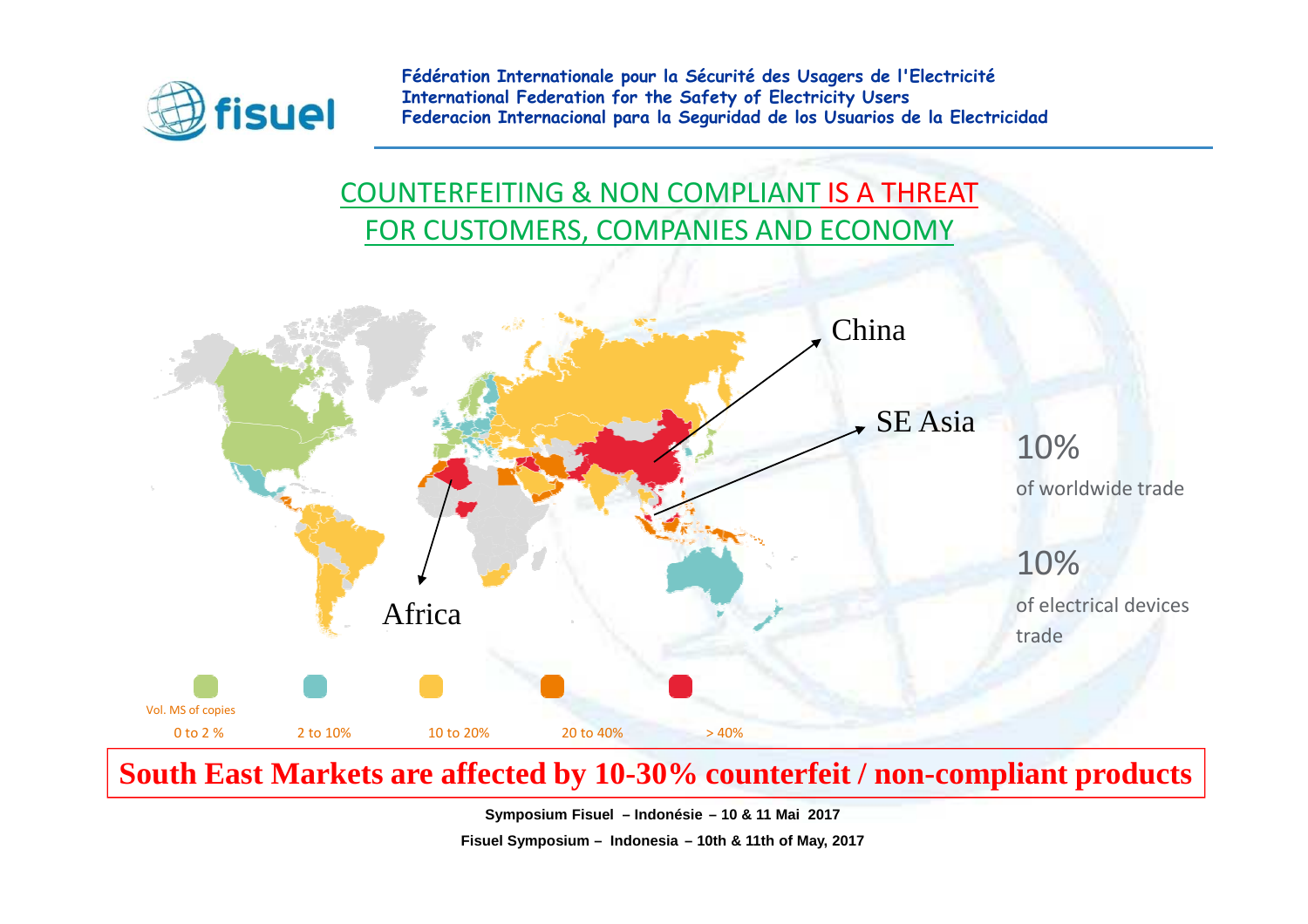

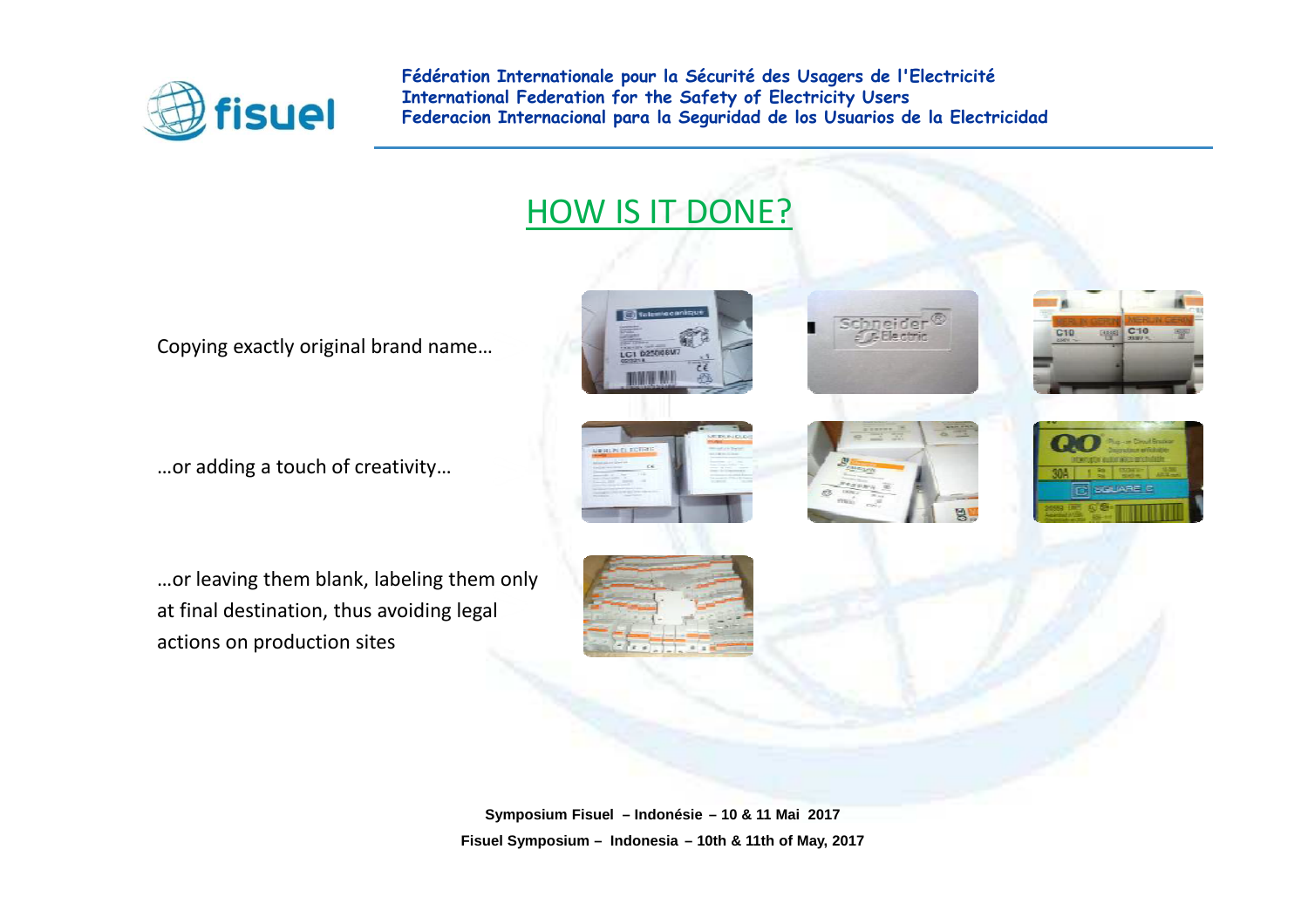

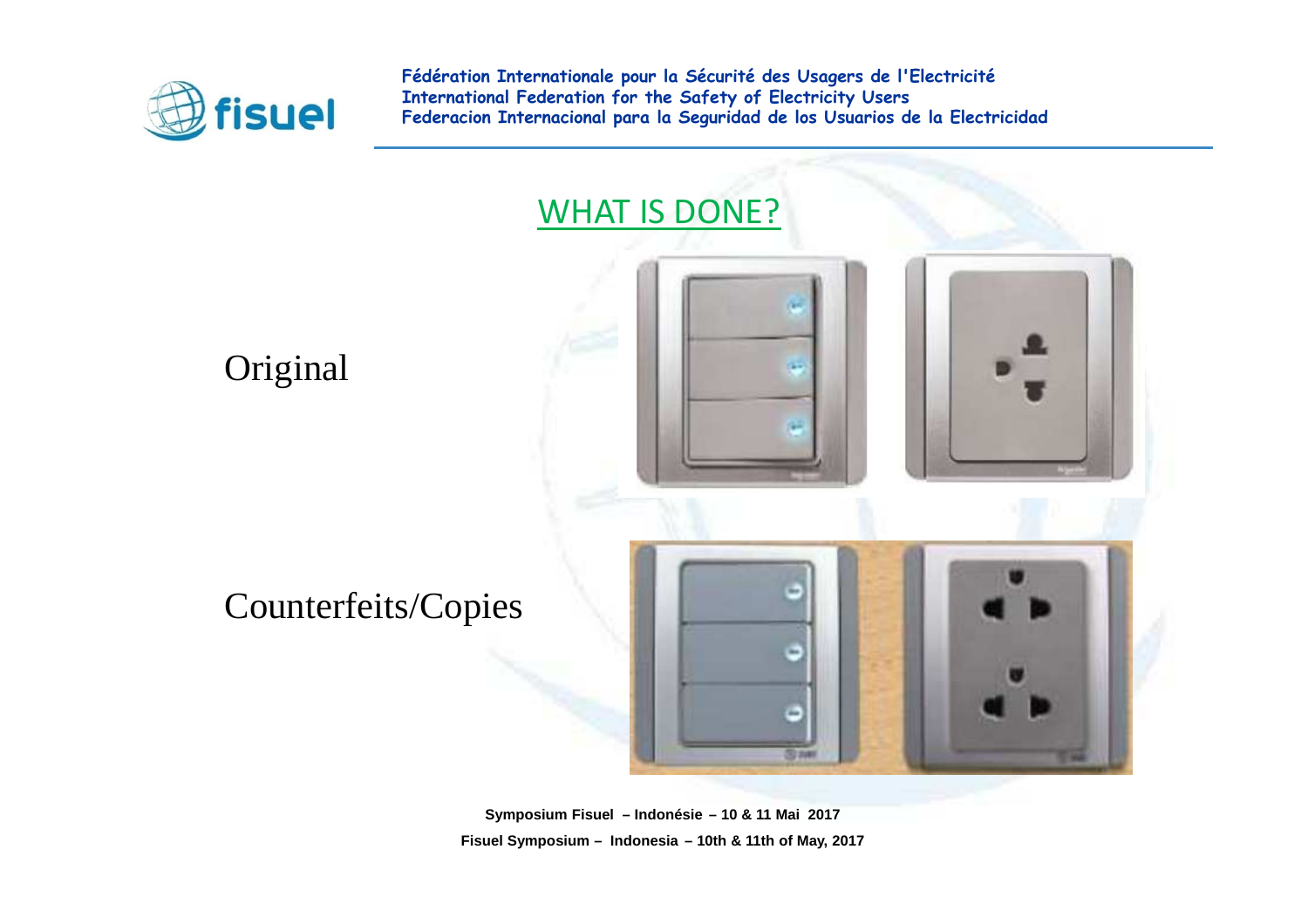

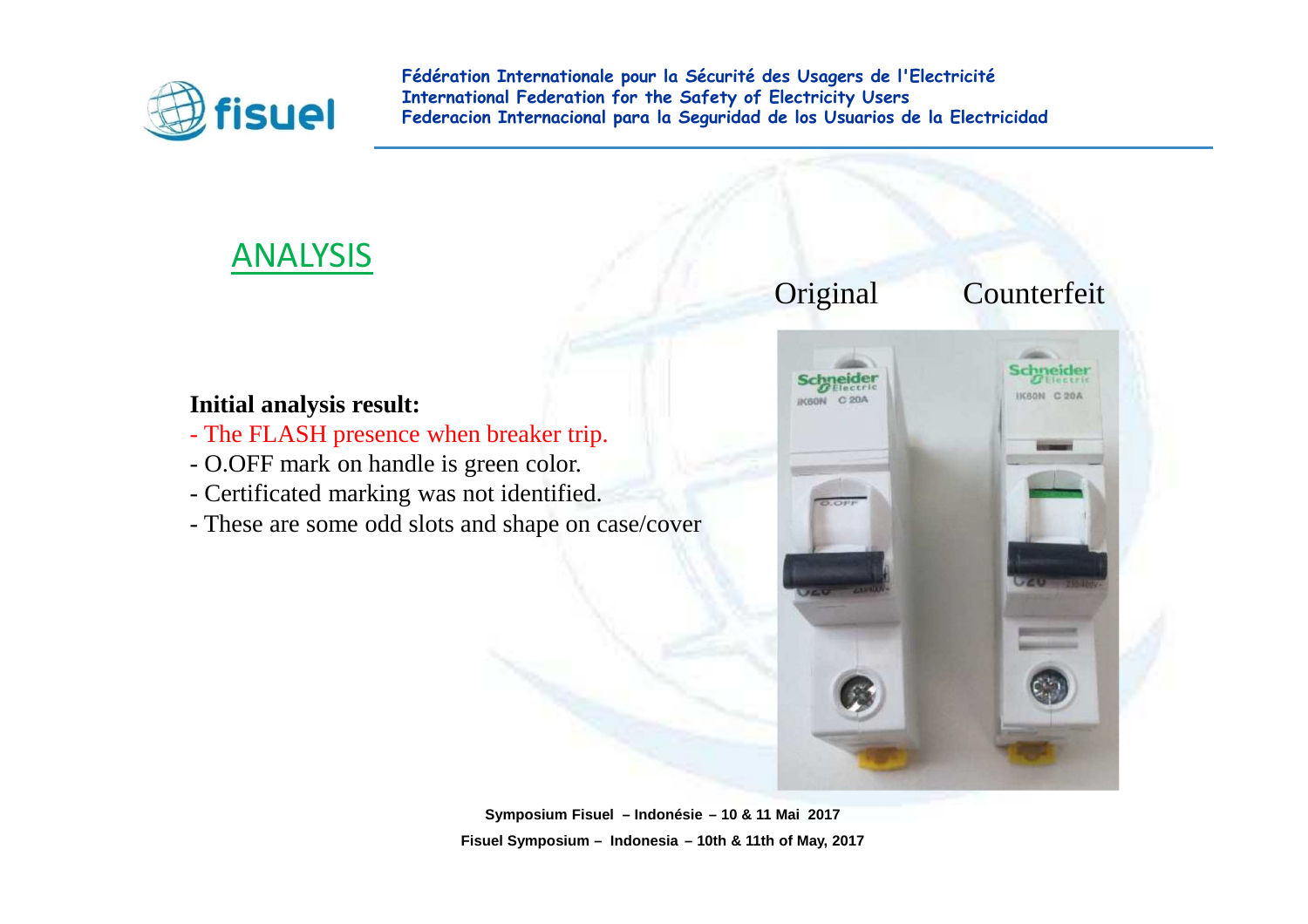

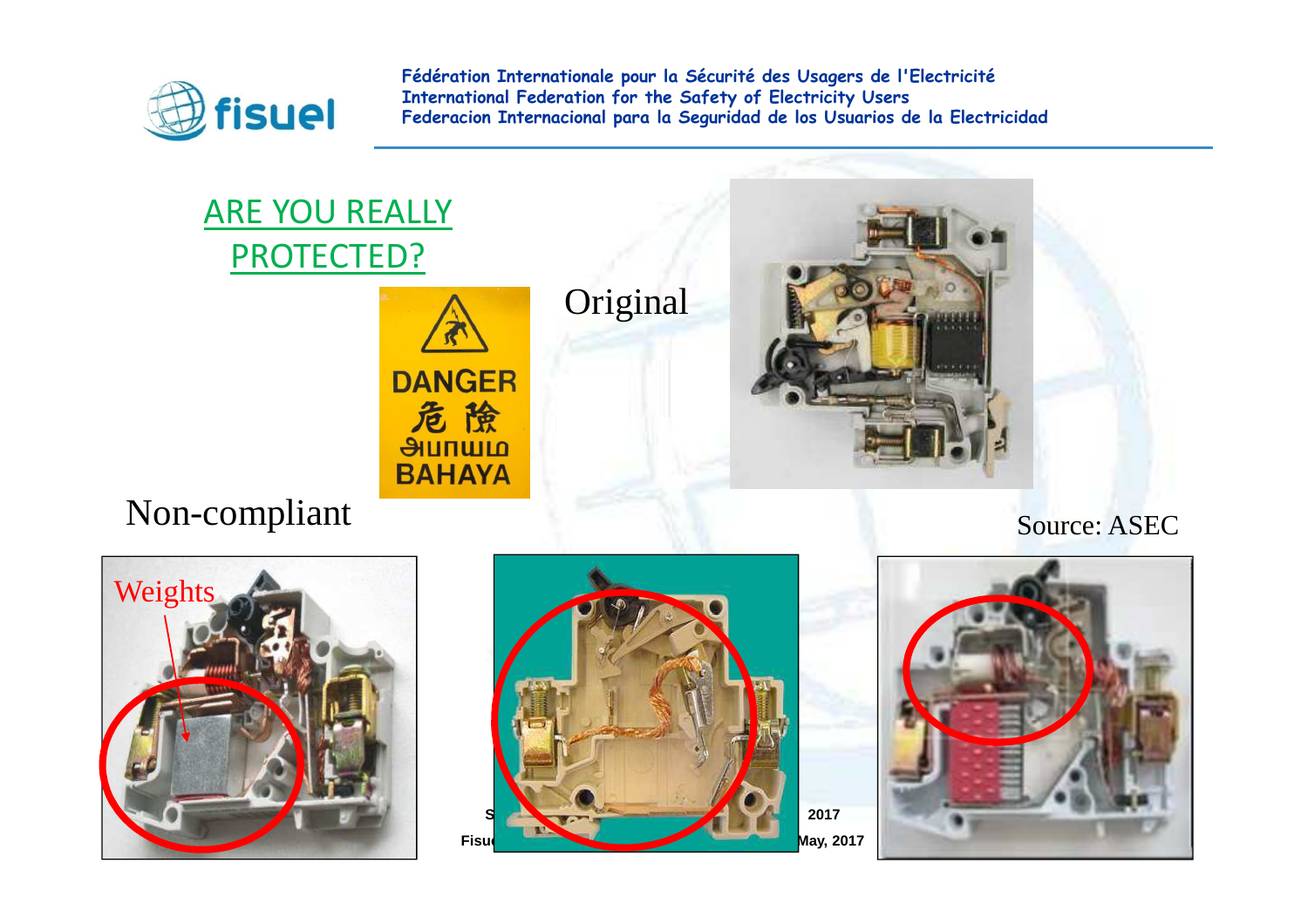

#### IMPACT ON MARKET

#### Counterfeit Goods Market Value in India

in COUNTERFEIT GOODS

According to the International Chamber of Commerce and the Federation of Indian Chambers of Commerce and Industry, the sales of counterfeits and smuggling of fake goods into India caused sales losses of \$11.9 Billion in 2012. This amount represented 21.7 percent of sales losses to companies.

Some of the consumer sectors that are impacted by counterfeits in India are the auto parts, alcohol, computer hardware, foods, mobile phone and tobacco industries.

(Counterfeit Goods Markets by Countries.)

Source: "2014 Special 301 Report," Office of the United States Trade Representative, April 2014.

#### Loss of company revenue and possibly employment

**Symposium Fisuel – Indonésie – 10 & 11 Mai 2017Fisuel Symposium – Indonesia – 10th & 11th of May, 2017** Source: http://www.havocscope.com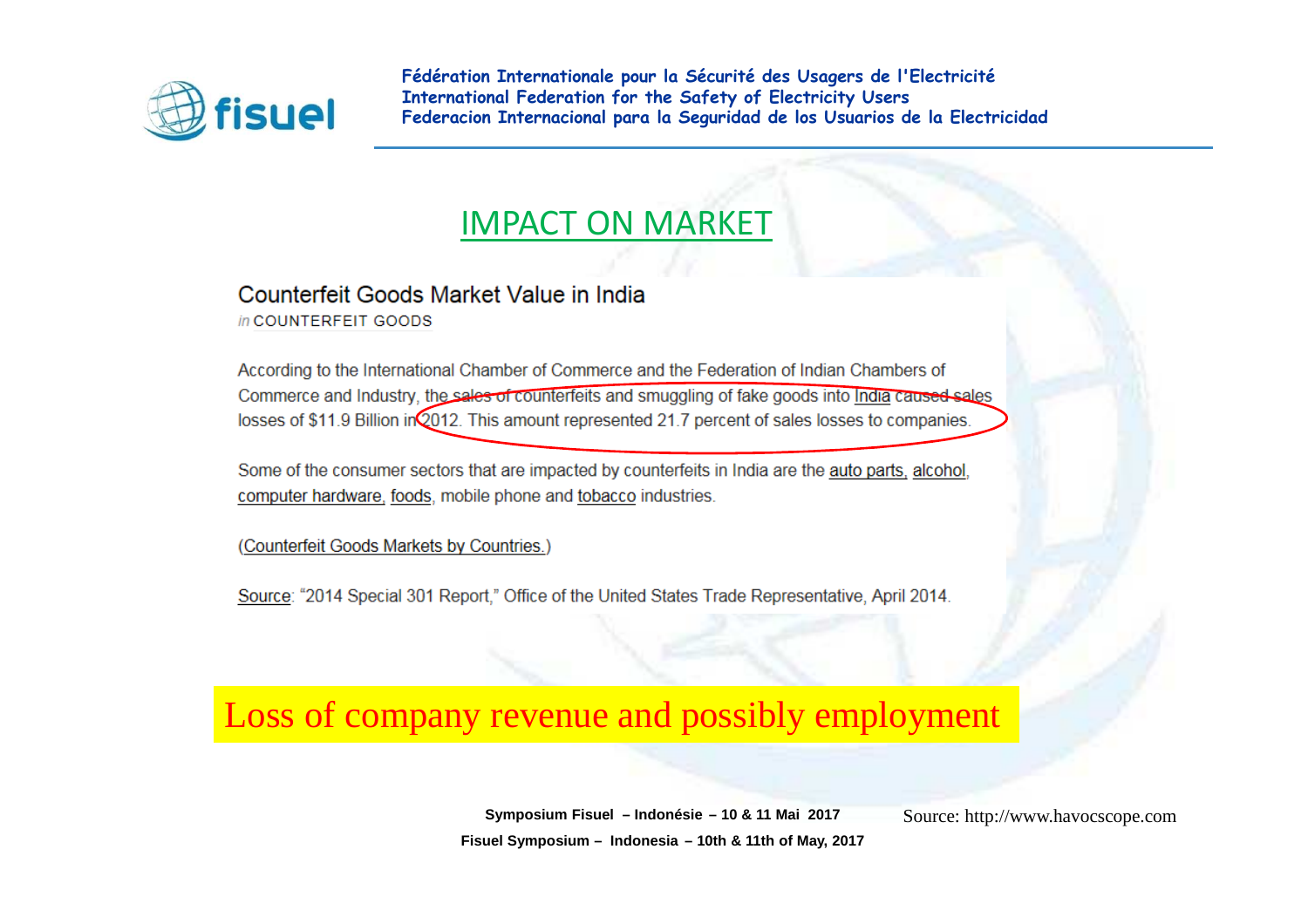

### IMPACT ON LIVES

Fake and Counterfeit Mobile Phones Sold Around the World in BUSINESS RISK, COUNTERFEIT GOODS

A report by the Mobile Manufacturers Forum reported that 125 million substandard and counterfeit mobile phones were sold around the world in 2011. In 2012, the number of counterfeit phones sold increased to 148 million units.

The estimated amount for 2013 was projected to be 1.86 million units. Thus, up to 8 percent of all mobile devices sold worldwide in 2013 were substandard or counterfeits.

Over 20 percent of mobile phones sold in India is estimated to be counterfeits, according to the report. Many of the counterfeit phones sold in the India that were made in China were found to have high levels of lead. This is similar to a study conducted by researchers in Brazil who found that the five counterfeit phones that they tested all had lead and cadmium levels that were higher than EU regulations.

In Libya, up to 80 percent of the mobile phones for sale in the country were smuggled into the country and sold on the black market.

Source: Rachel Feltman, "That fake iPhone is probably full of lead," Quartz, February 6, 2014.

#### Endangering health and lives of usersFire, Electrocution, Poisoning, Loss of critical power etc

**Symposium Fisuel – Indonésie – 10 & 11 Mai 2017Fisuel Symposium – Indonesia – 10th & 11th of May, 2017**

Source: http://www.havocscope.com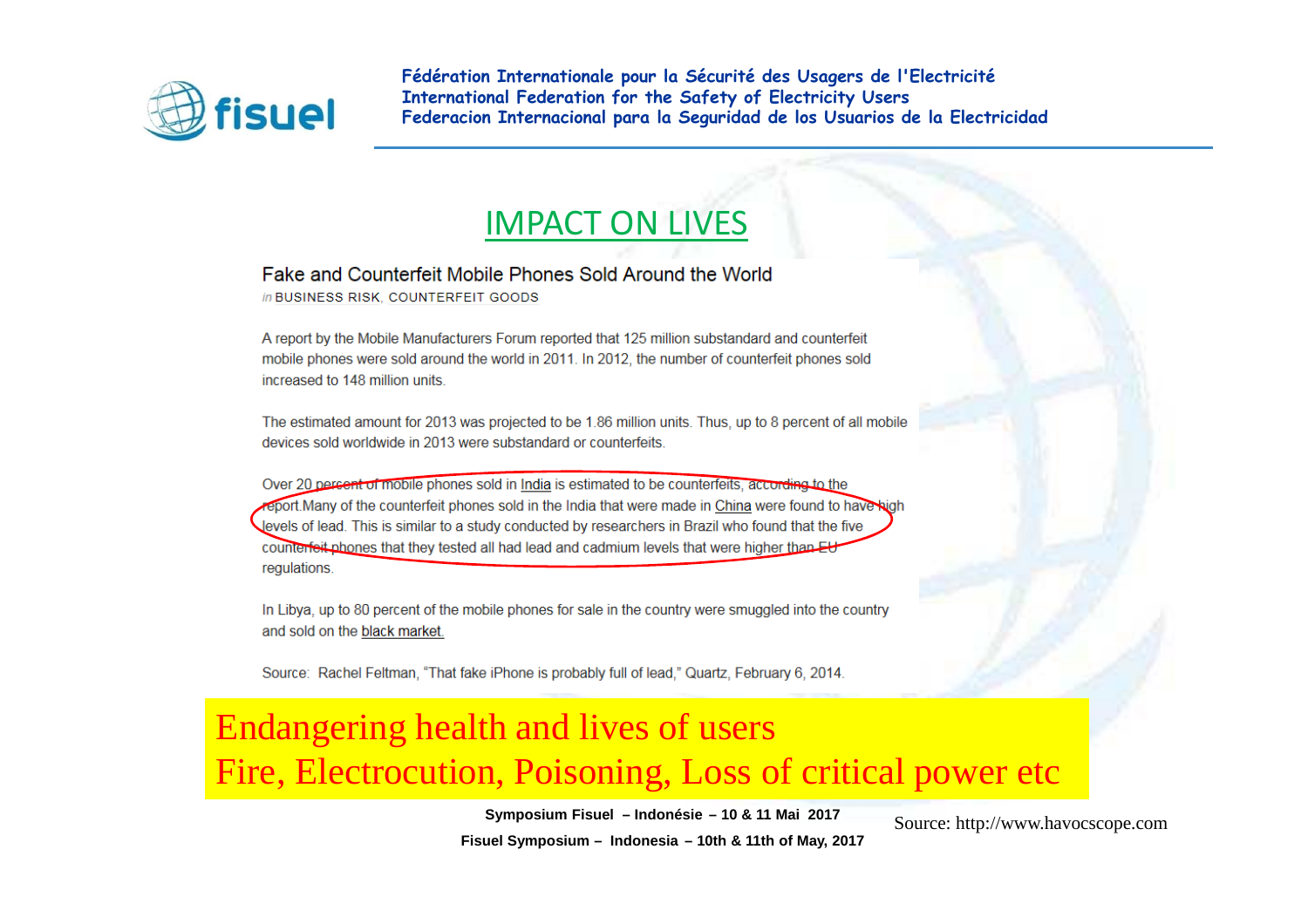

#### IMPACT ON COUNTRY

Enforcement Actions Against Counterfeits in Saudi Arabia in BUSINESS RISK, COUNTERFEIT GOODS

Customs Officials in Saudi Arabia reported that is seized around 40 million counterfeit goods within Saudi Arabia in 2013. In addition to the number of fake goods seized, security services also stopped and prevented over 124 million counterfeits from entering the country in 2013.

One of the main fake and substandard product that was seized by the authorities were 30,000 air conditioners that were counterfeited and not made to government standards.

(More counterfeit goods statistics here.)

Source: Hazem Al-Shragawi, "Fake items decline 45%," Arab News, January 29, 2014.

### Products not meeting local Government Standards, requiring stronger enforcement

**Symposium Fisuel – Indonésie – 10 & 11 Mai 2017Fisuel Symposium – Indonesia – 10th & 11th of May, 2017**Source: http://www.havocscope.com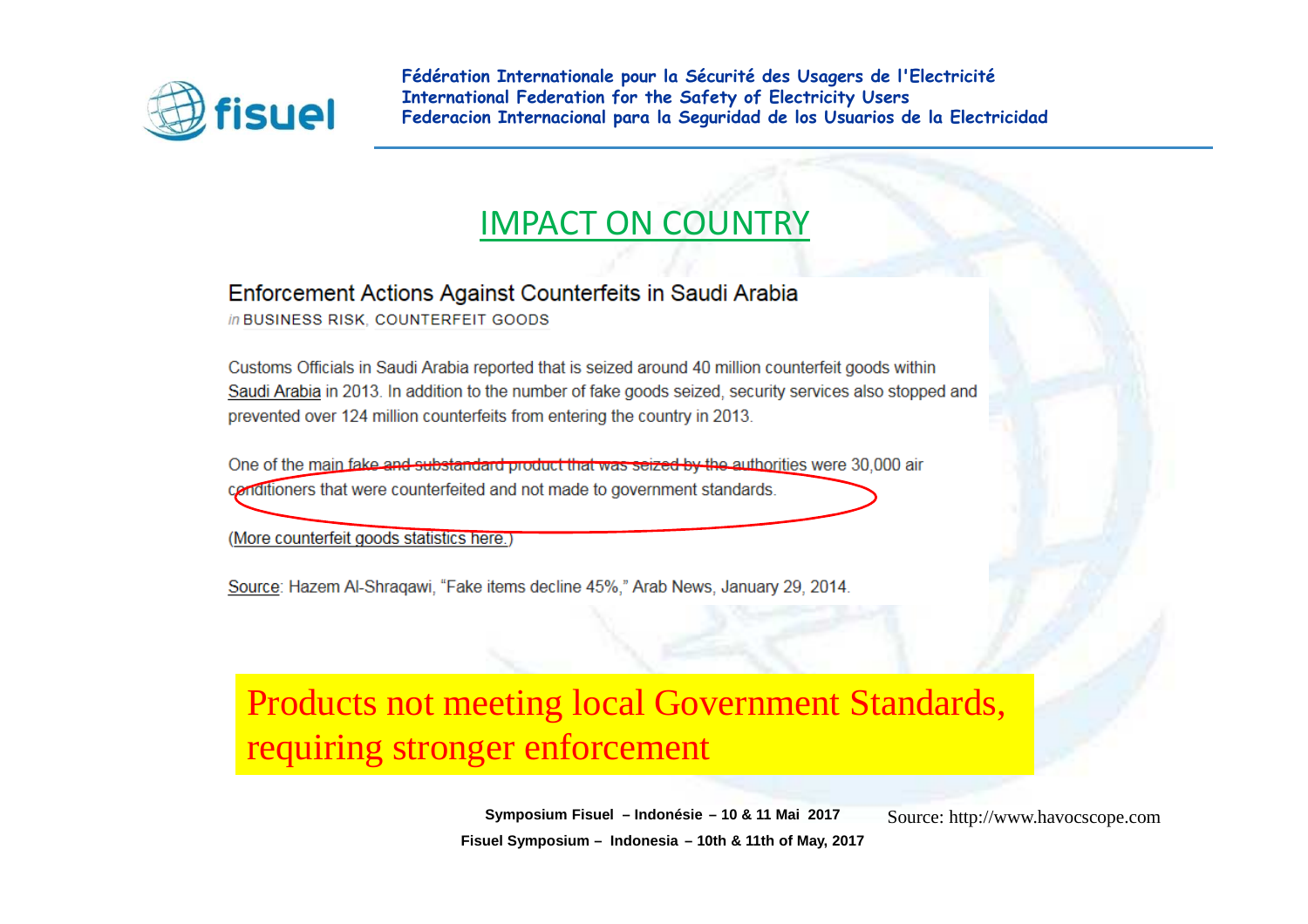

#### COUNTERFEITING AND NON-COMPLAINT PRODUCTS IN INDONESIA

- > More than 10% of MCB in market are counterfeit and noncomplaint (internal survey 2016)
- Spread and target
	- **Traditional market of electrical products**
	- -Electrical Shops in suburb area
	- **Price oriented customers/population**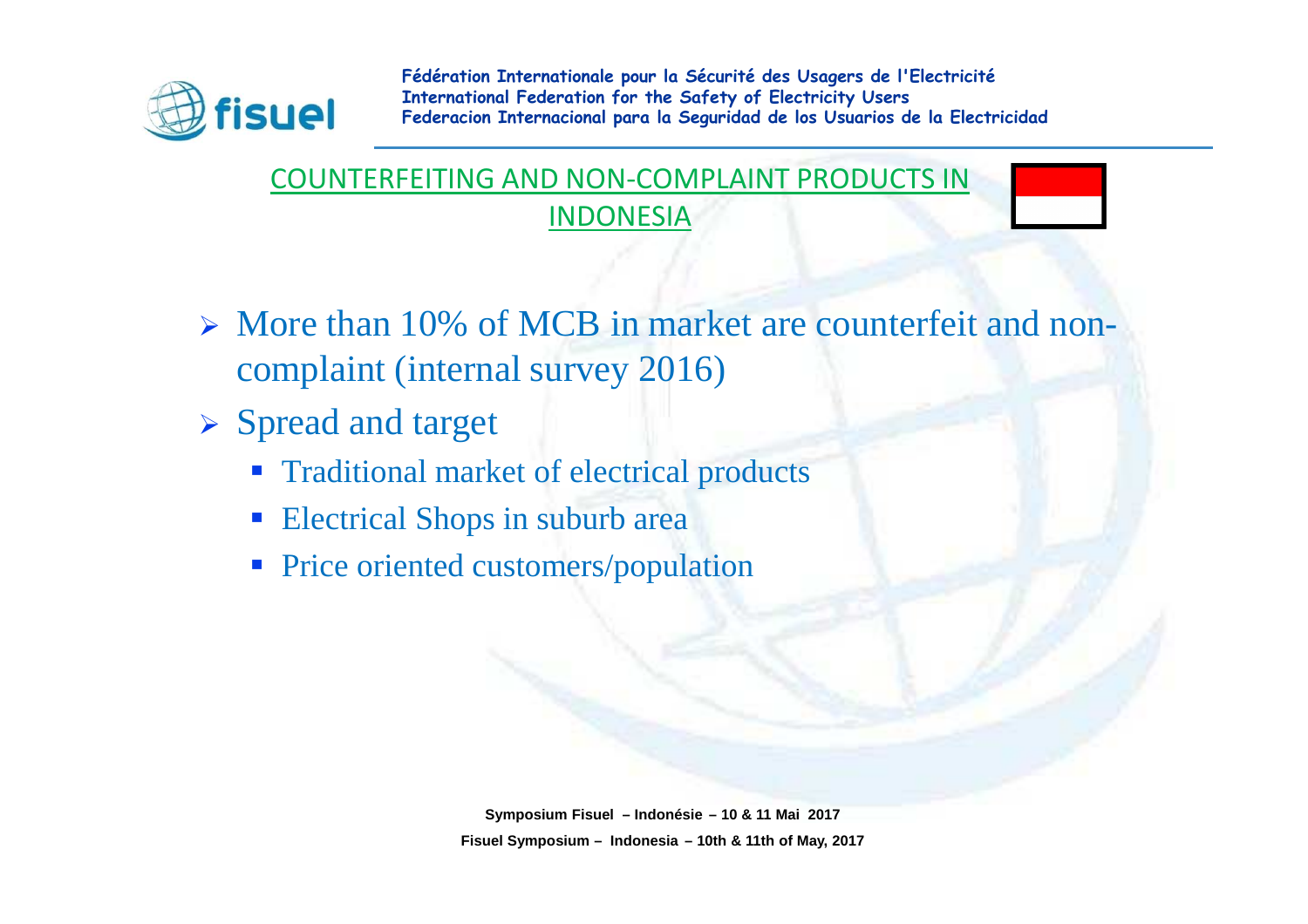

#### COUNTERFEITING AND NON-COMPLAINT PRODUCTS IN **INDONESIA**

## $\triangleright$  Products in the market with related issues

| Product                   | <b>MCB</b>                                    | Switch/Socket                       | Contactors                                  | Mini Relays             | Pilot Lamp, Push Button           |
|---------------------------|-----------------------------------------------|-------------------------------------|---------------------------------------------|-------------------------|-----------------------------------|
|                           | $\bullet$                                     | ು ಒ                                 | $-1$ $-1$ $-1$                              |                         |                                   |
| Counterfeit               |                                               |                                     |                                             |                         |                                   |
| Non-compliant             | v                                             | $\mathbf{v}$                        |                                             |                         | v                                 |
| <b>Common Utilization</b> | Overload and short-<br>Circuit protection.    | Lighting swicth and<br>power outlet | Machine control switch Control system relay |                         | Indicators and control<br>command |
| Risk                      | Risk of fire due to<br>failiure of protection | Risk of fire and<br>electrocution   | Risk of fire and control<br>failure         | Risk of control failure | Risk of control failure           |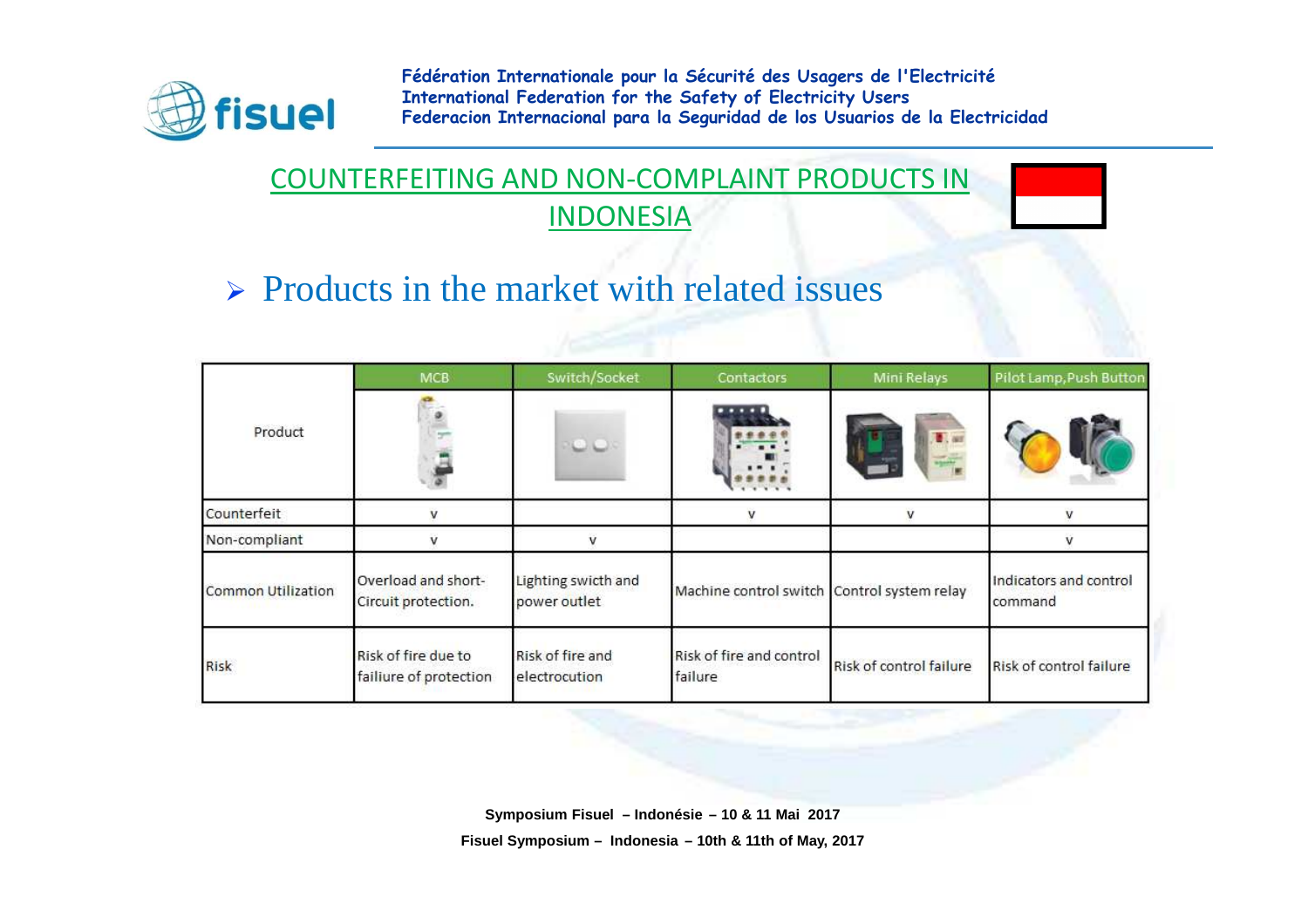

#### COUNTERFEITING AND NON-COMPLAINT PRODUCTS IN **INDONESIA**

#### **Counterfeit**









#### Brand cannot be found in DJK list.



KEMENTERIAN ENERGI DAN SUMBER DAYA MINERAL DIREKTORAT JENDERAL KETENAGALISTRIKAN DIREKTORAT TEKNIK DAN LINGKUNGAN KETENAGALISTRIKAN

**DAFTAR MERK PRODUK SNI WAJIB** 

**PRODUSEN/IMPORTIR** unde Tianiu Electrical Appliance Ind. CO.

**Maret 2015** 

**TUSUK KONTAK MERK** 

**Symposium Fisuel – Indonésie – 10 & 11 Mai 2017Fisuel Symposium – Indonesia – 10th & 11th of May, 2017**

Rust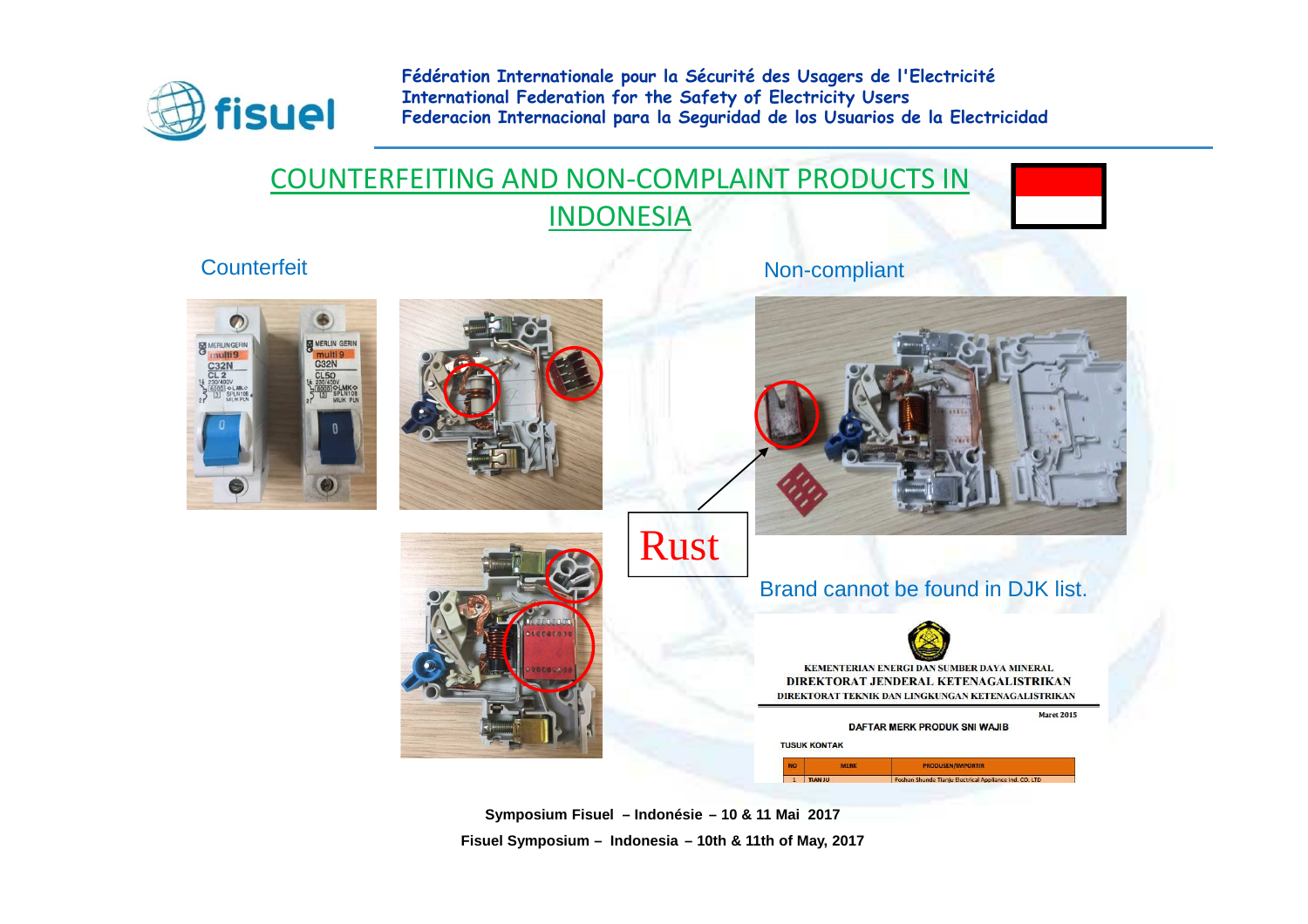

#### MARKET SURVEILLANCE AUTHORITIES



**Symposium Fisuel – Indonésie – 10 & 11 Mai 2017Fisuel Symposium – Indonesia – 10th & 11th of May, 2017** 1.Influence local Standard body for local adaptation of IEC Standards, provide resources, technical supports and expertise to local Standard member. Push towards mandatory for some SNI relatedto Schneider for safety reason.

- 2.Inniate set up of organization, provide benchmarks and SOP tothe organization.
- 3.Influence to law enforcement for product with mandatory SNI(Import procedures and trades)
- 4.Improve local competences and knowledge to create ally toward evolution of SNI to mandatorystage.
- 5. Education of market related to electrical safety aligned withstandard approach.